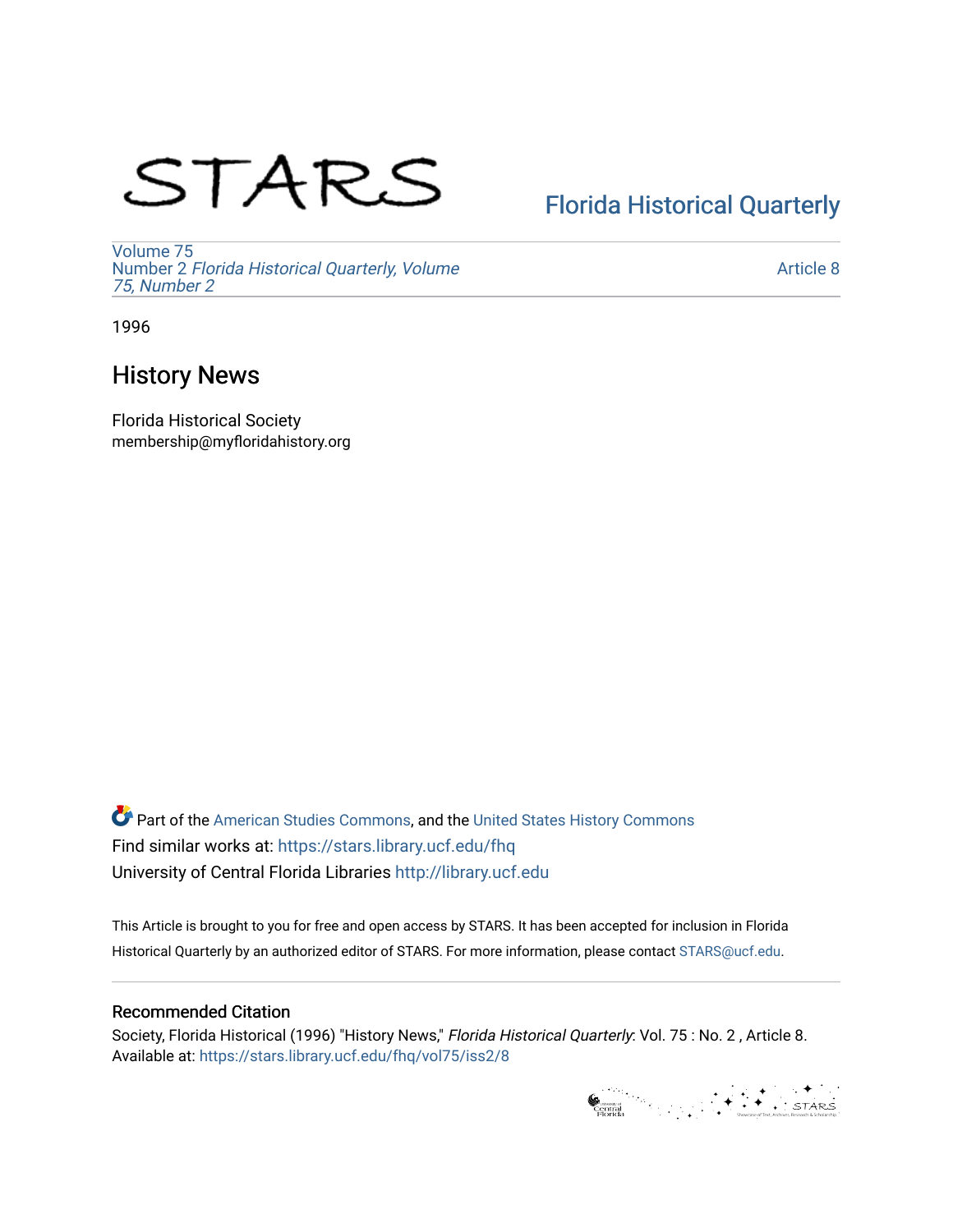### HISTORY NEWS

The 1997 Annual Meeting of the Society is scheduled for May 29-31, 1997. The Jacksonville Historical Society will be the primary host. The headquarters hotel will be the Radisson River Walk where the room rate for single or double occupancy is \$65 per night. The general theme of the event is "War Along the St. Johns," but scholarly papers on all subjects and periods relating to Florida are appropriate for presentation. Participants are encouraged to submit complete sessions (two papers, plus a chair) for the program. Dr. Robert A. Taylor, Florida Atlantic University, is in charge of the program. A proposal of about 250 words should be sent to him for consideration. He may be contacted by calling (407) 461-5522 or by writing to 1015 Martinique Avenue, Ft. Pierce, FL 34982.

*Journeys for the Junior Historian,* the Society's magazine for youths, is now being edited by Cynthia Putnam Trefelner. Now in its fifth year of publication, the magazine is available for subscription for \$10.00 per year. Subscriptions should be sent to the Florida Historical Society, 1320 Highland Avenue, Melbourne, FL 32935. Individuals wishing to contribute articles, pictures, or information can contact Ms. Trefelner directly by calling (407) 461-3185 or by E-Mail at cynthiatre@aol.com. The magazine is published four times a year. The Summer 1996 issue was dedicated to the Seminole people of Florida. Future issues will focus on Florida cowmen, the Florida frontier, the evolution of education of our state, and Florida counties.

David Boulter of Sugar Island Writers (P.O. Box 21017, New Brunswick, Canada E3B 7A3) is seeking information on a film, *Blue Water,* produced in the Tampa (?) area in 1922-1923. The film starred Norma Shearer, was directed by David Hartford, and was produced by Ernest Shipman. Mr. Boulter is looking for still photographs of the "shoot." If you are familiar with the film, if you have any photographs, or if you know the whereabouts of any, please contact Mr. Boulter.

[237]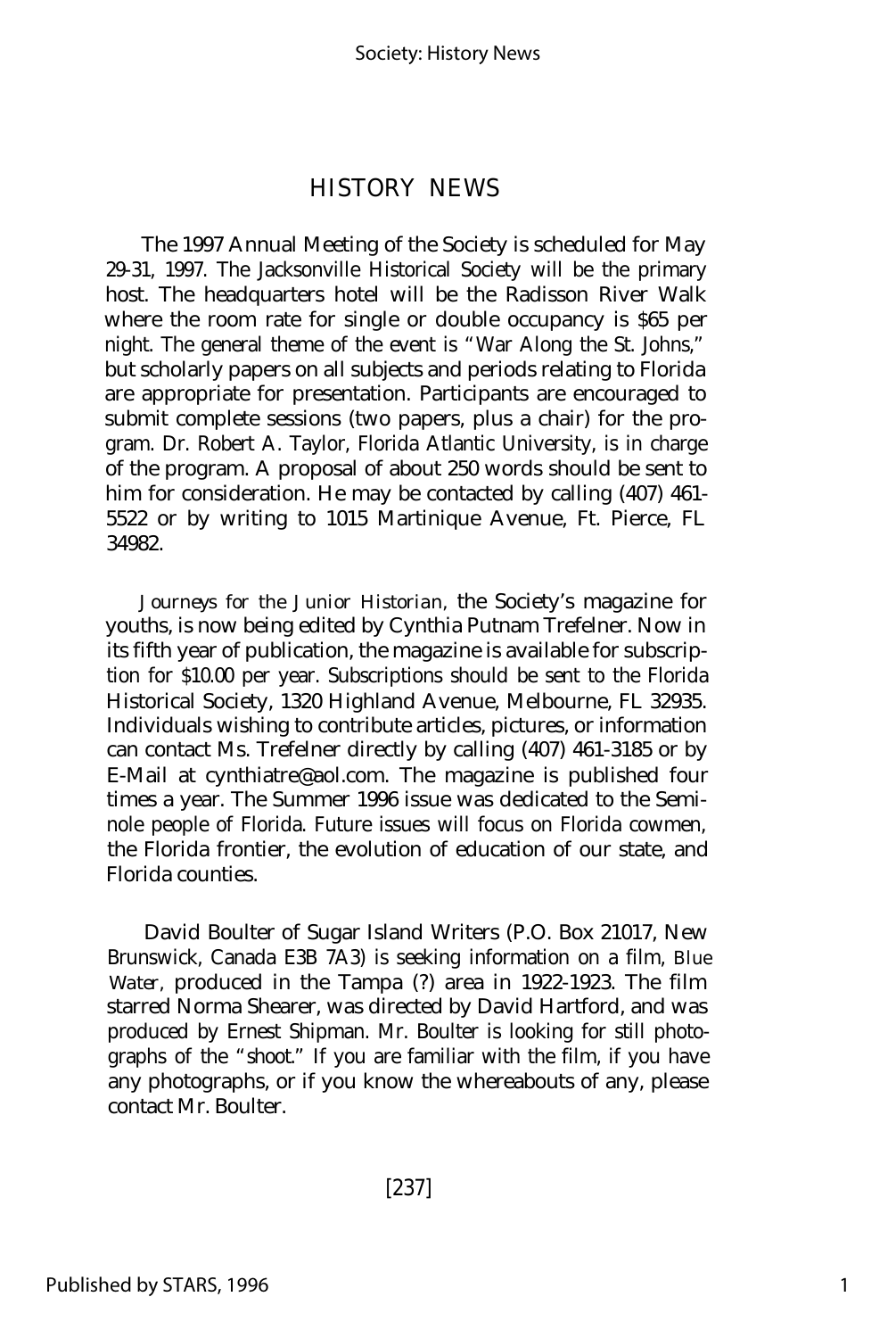#### 238 FLORIDA HISTORICAL QUARTERLY

Robert L. Achor, (941) 591-3580, is seeking material on an old Spanish mission that was located on the Old Spanish Road east of Lake City, Florida. If you can help, please contact Mr. Achor.

J. Thomas Touchton, president of the Tampa Bay History Center, has announced the appointment of Canter Brown as the "historian in residence" for the Center. According to Touchton, Brown will "do historical research . . . about the immediate Hillsborough County area, writ[e] articles and pamphlets about area history. . ., and [speak] at a number of different public functions as [the Center's] representative." The appointment is for two years.

The Florida Black Historical Research Project has published its first quarterly newsletter. Individuals interested in finding out more about this organization can contact it at P.O. Box 225, West Palm Beach, FL 33402.

Miami, where "close to 400 people" gathered to incorporate in 1896, is celebrating its centennial this year. A central focus of the celebration was the Historical Museum of Southern Florida's exhibit entitled *Miami: The First 100 Years,* which ran from April 19 through September 29, 1996. The exhibit was produced by the Historical Museum; sponsored by the State Division of Historical Resources, the State Division of Cultural Affairs, and the Florida Arts Council; and supported by the Metropolitan Dade County Cultural Affairs Council, the Metropolitan Dade County Board of County Commissioners, the members of the Historical Association of Southern Florida, and the First Union National Bank of Florida. The exhibit was organized along a time line from the great freezes of 1895 and the arrival of the first train in 1896 to the present. Notice was received too late for inclusion in an earlier number of the *Quarterly,* but it still seemed appropriate for inclusion in *History News.* The celebration continues with *Celebrating Florida's History: Works of Art from the Vickers Collection* from October 11 through January 26, 1997, the *4th Annual Historical Museum Golf Classic* at the Biltmore Hotel and Golf Course on October 30, and the *Harvest Festival* at the Dade County Youth Fair on November 23-24.

The Henry B. Plant Museum's "Coming of Age: Tampa Women at the Turn of the Century," will be open from September 15 through November 19. The exhibit explores the role and presence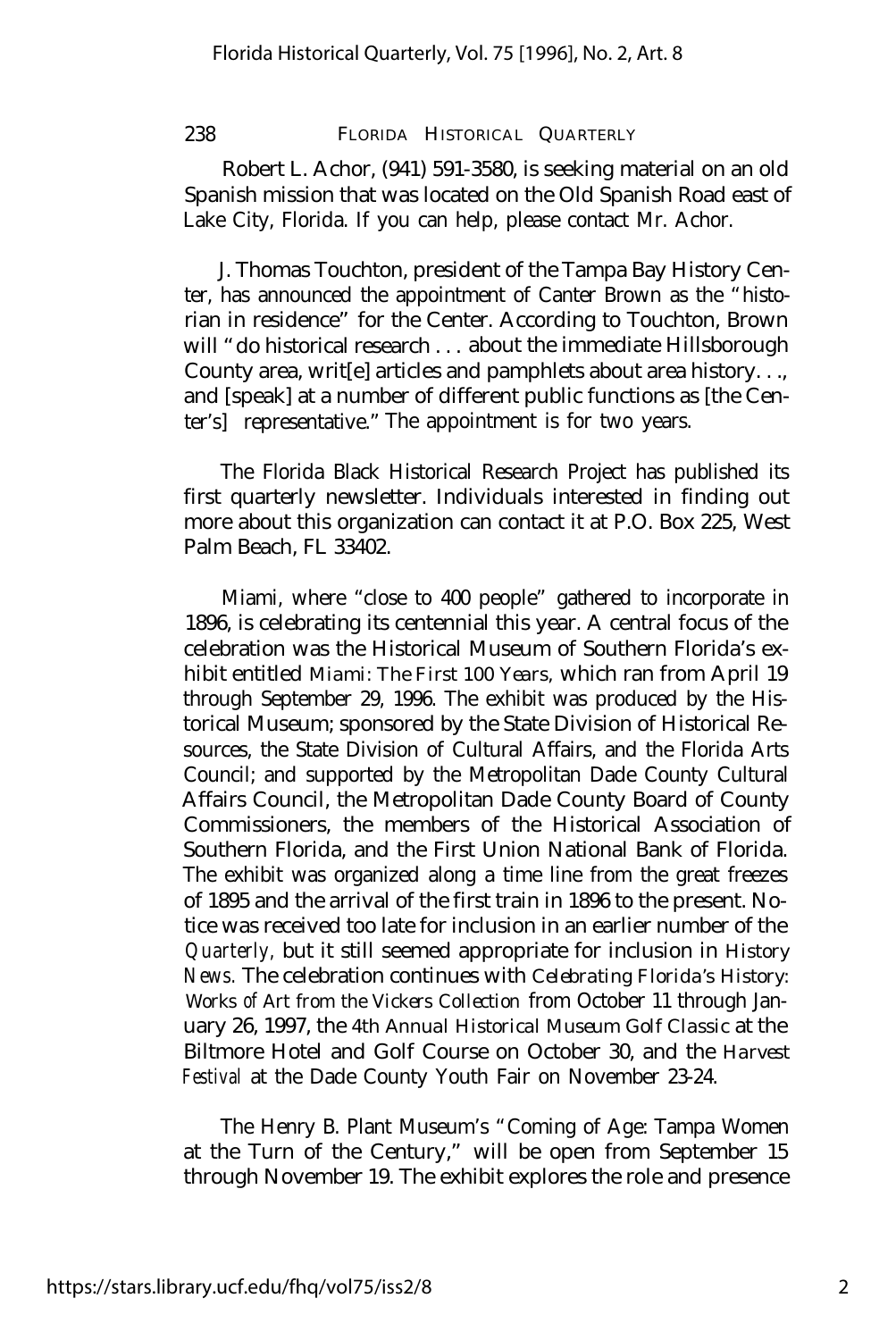HISTORY NEWS 239

of women in Tampa during the decades at the turn of the 20th century. It features both the residents of the community and those who visited the Tampa Bay Hotel. Running from September 7 through November 16 will be the Antique Appraisal Clinic presented by Helga Zipset, a member of the Appraiser's Association of America. There will be a charge of \$5.00 in the form of a donation to the restoration and renovation fund. The Museum also announces its 15th Annual Victorian Christmas Stroll: Magical Memories of a Fairy Tale Past which will portray the elegance of holidays past at the Henry B. Plant Museum. Holiday music, hot cider, and cookies on the veranda as well as changing daily entertainment will be available from December 1 through December 23, l:00p.m. to 9:00p.m. daily. For further information call Amy Lagae at (813) 254-1891, ext. 23.

Society member Patsy West was asked by the editors of *Native Peoples* magazine to write for them an article on the Seminoles in the 1930s. The article appeared in *Native Peoples,* Spring 1996.

#### *Awards* and *Honors*

The Florida Historical Society annually awards three prizes for original work in Florida history. Those for 1995 were announced at the annual meeting in Cocoa Beach, May 23-25, 1996. The Arthur W. Thompson Memorial Prize for the best article in the *Quarterly* was received by Raymond A. Mohl, Florida Atlantic University, for "Asian Immigration to Florida," which appeared in the Winter 1996 issue. The judges were Paul George, Miami-Dade Community College, M. Edward Hughes, Longwood, and Stuart McIver, Lighthouse Point. The prize memorializes Professor Thompson, a longtime member of the history faculty at the University of Florida. His family established an endowment which supports the annual grant.

The Rembert W. Patrick Memorial Book Award was given to David R. Colburn, University of Florida, and Jane L. Landers, Vanderbilt University, for the *African-American Heritage of Florida,* published by the University of Florida. The judges were Eugene Lyon, Flagler College, Michael V. Gannon, University of Florida, and Carolyn Johnston, Eckerd College. Rembert Patrick was secretary of the Society and long-time editor of the *Quarterly.* He was also chairman of the history department at the University of Florida and past president of the Southern Historical Association.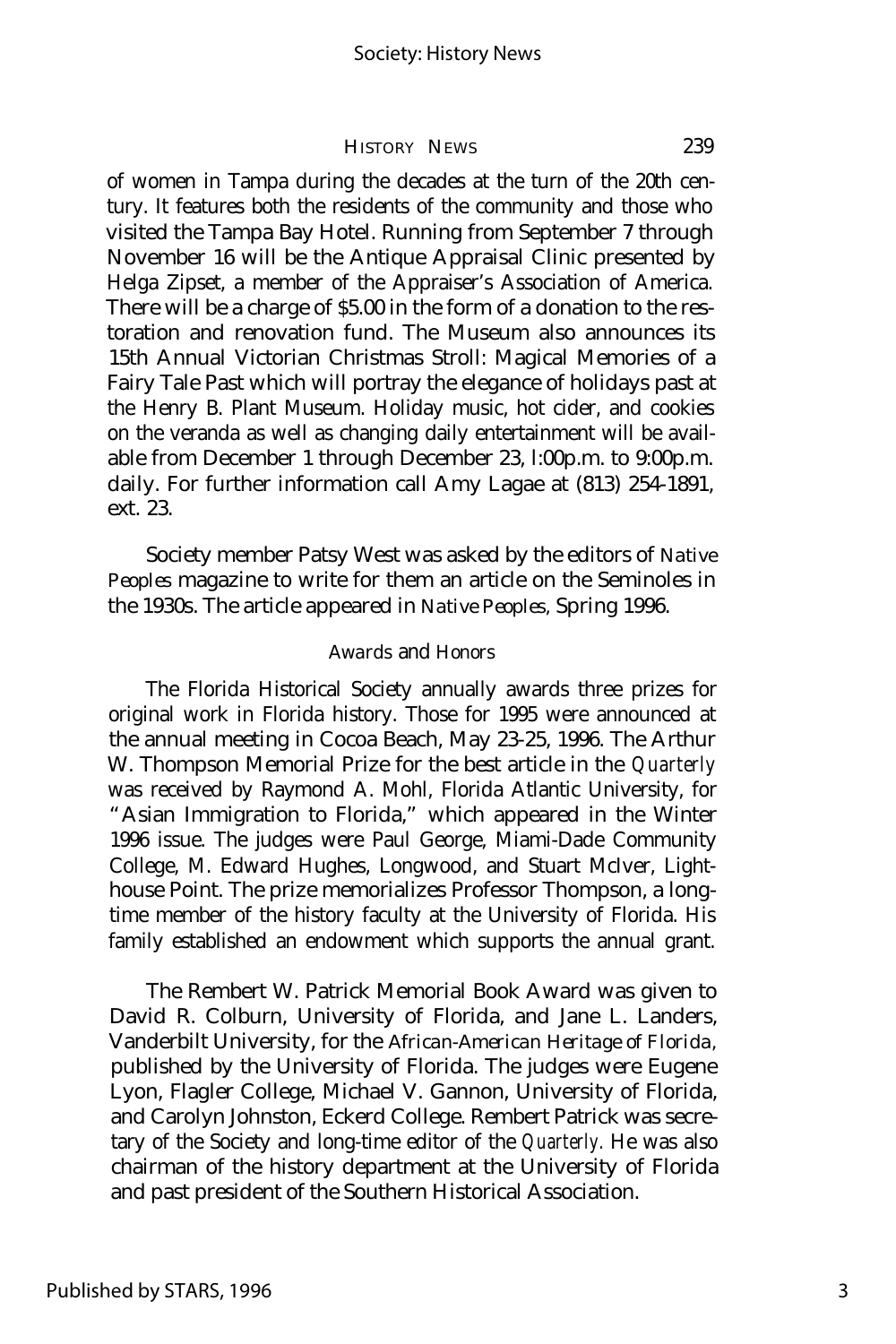#### 240 FLORIDA HISTORICAL QUARTERLY

The Charlton W. Tebeau Book Award was presented to Kathleen Deagan and Darcie MacMahon, both of the University of Florida, for their *Fort Mose: Colonial America's Black Fortress of Freedom,* published by the University Press of Florida. The judges were David J. Coles, Florida State Archives, Sherry Johnson, Florida International University, and Andrew J. Brian, Historical Association of South Florida. Dr. Tebeau is professor emeritus of history at the University of Miami.

The Society also recognizes outstanding essays in Florida history submitted by students. The 1995 Leroy Collins Prize for the best essay by a graduate or undergraduate student went to Gary Garrett of the University of South Florida for "Blasting Through Paradise: The Construction and Consequences of the Tamiami Trail." The Carolyn Mays Brevard Prize was awarded to Sharyn Chen for the best essay by an undergraduate student. Her essay was entitled "Pinecraft: A Radically Traditional Community." The Frederick Cubberly Prize for the best essay by a middle/high school student was awarded to Justin Johnson for "A. Philip Randolph: Taking a Stand for Civil Rights." His teacher at Pensacola High School is Connie Brown.

The Society also gave four Golden Quill Awards for outstanding media participation relating to Florida history. For the best history videos, the recipients were the National Society of Colonial Dames in America in Florida for "Florida: The 27th Star" and the Stuart Heritage Council for "Pioneer Memories: A History of Cattle and Citrus in Martin County, Florida." The award for the best newspaper series went to Eliot Kleinberg of the *Palm Beach Post.* Buzz Conover was recognized for his work at Florida Public Radio.

The Historical Museum of Southern Florida and the Jay I. Kislak Foundation awarded the 1995-1996 Kislak Foundation Prize to Dr. Marianne Sherry Johnson for her dissertation entitled "Honor is Life: Military Reform and the Transformation of Cuban Society, 1753-1796," which was completed at the University of Florida in 1995. This is the second award given in this biennial competition. The prize is \$5,000.

The Kislak Foundation established the prize to promote scholarship in the field of "Americana," primarily in Florida, the Carib-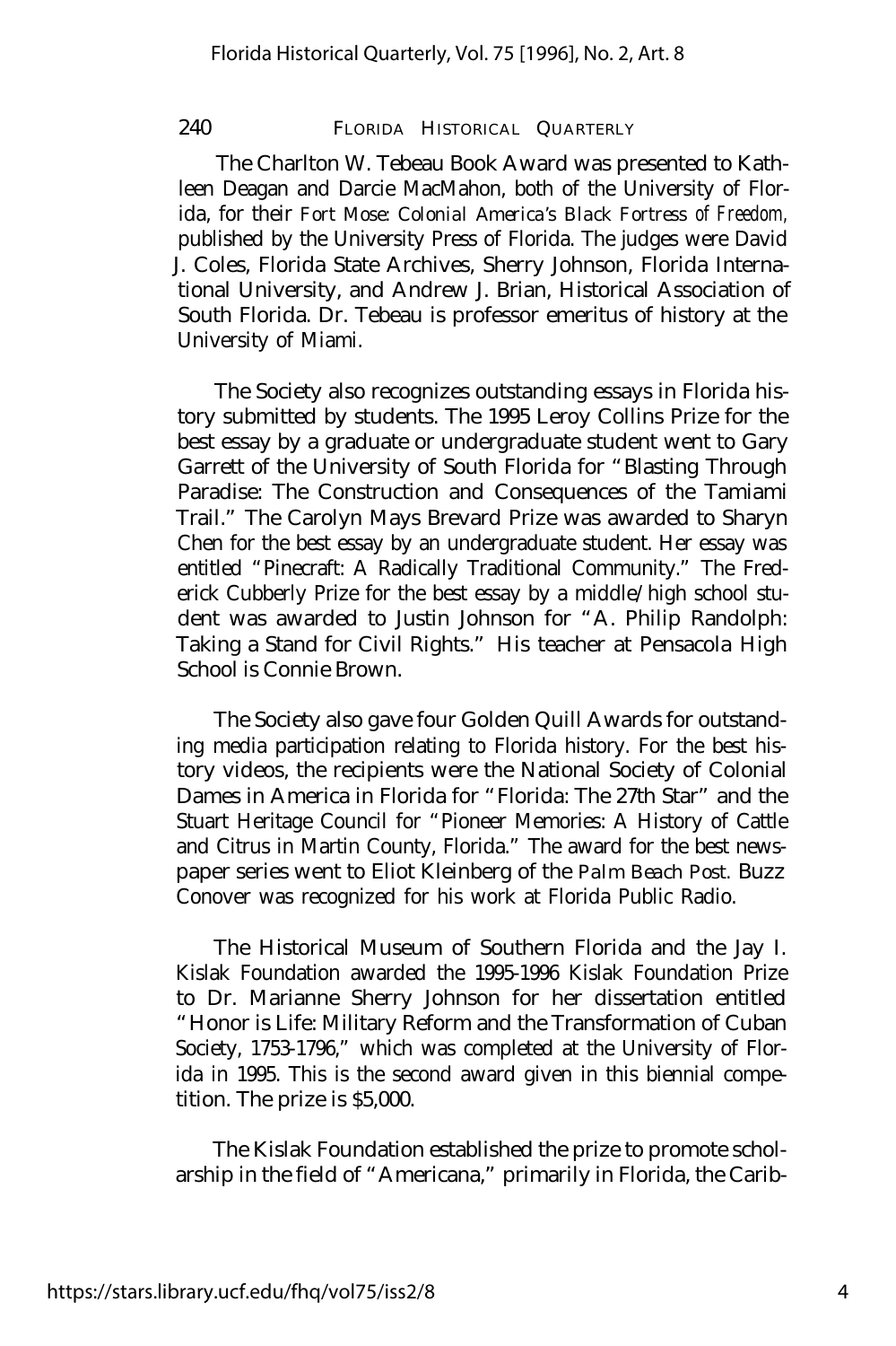#### HISTORY NEWS 241

bean and Mexico-Central America. Researchers may compete for the biennial award of \$5,000 in the category of Dissertation or Monograph in History or Anthropology. Students may compete for an annual award of \$1,000 for first prize and \$500 for second prize in the category of Student Research Paper in History or Anthropology. There is also an accompanying prize of \$100 for the first prize winner's professor. For further information contact Rebecca Eads or Nicole Shuey at (305) 375-1492, or Brigham Communications Inc. at (305) 448-2349.

The Georgia Historical Society announced the following awards at its annual meeting in Savannah on April 20. The E. Merton Coulter Award for the best article in a 1995 issue of the *Georgia Historical Quarterly,* with a stipend of \$500, was presented to Frederick A. Bode for "A Common Sphere: White Evangelicals and Gender in Antebellum Georgia," which appeared in the Winter 1995 issue. The William Bacon Stevens Award, with a \$250 stipend, is given for the best article by a student published in the *Quarterly* over a two-year period. This year's recipient was Stephen Tuck for his "A City Too Dignified to Hate: Civic Pride, Civil Rights, and Savannah in Comparative Perspective," which appeared in the Fall 1995 issue of the *Quarterly.* It appeared as part of a special section on "British Scholarship on the Civil Rights Movement in Georgia." Tuck, a London native, is currently a doctoral student in American history at Cambridge University.

#### *Call for Papers*

The Florida Historical Society announces prizes to be awarded on a competitive basis in three categories. The Leroy Collins Graduate Essay competition is open to all graduate students in all universities. Eligible are papers written on Florida history topics which are the result of in-class assignments. The papers must be properly footnoted, show evidence of substantial scholarship, and be completed in the calendar year prior to the submission date. The award in this category is \$250 and a plaque.

The Carolyn Mays Brevard Undergraduate Essay competition is open to all undergraduate students in all universities, college and community colleges. Papers are to be written on Florida history topics, show evidence of substantial scholarship, and be com-